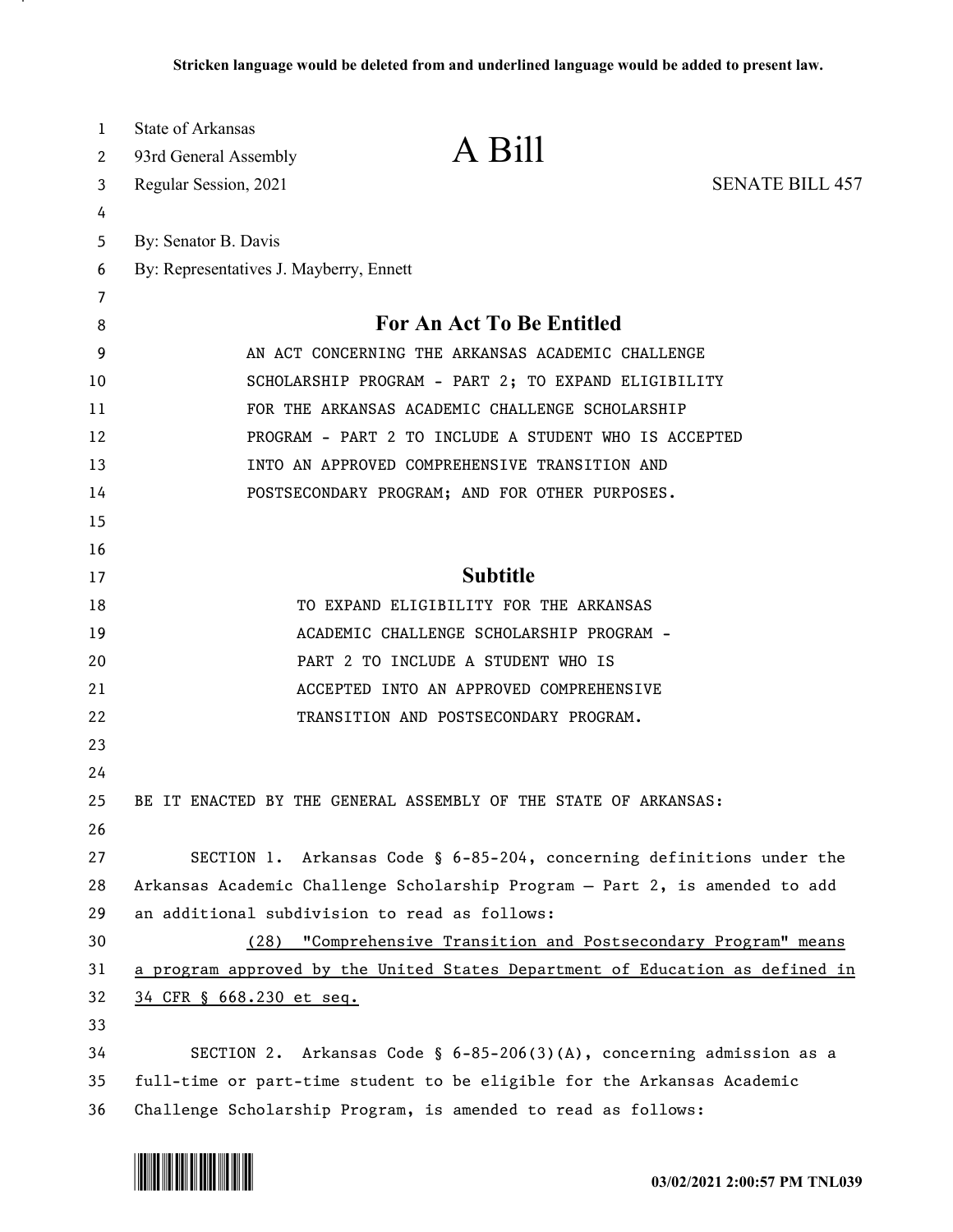(3)(A) The applicant is accepted for admission as a full-time 2 student or part-time student at: 3 (i) An At an approved institution of higher education in a program of study that leads to or is creditable toward: (a) A baccalaureate degree; (b) An associate degree; (c) A certificate from a qualified certificate program; or (d) A graduate-level or professional degree; or 11 (ii) An At an approved school of nursing in a program of study that leads to a nursing diploma under § 6-85-213; or (iii) In a comprehensive transition and postsecondary program. SECTION 3. Arkansas Code § 6-85-210(a)(1), concerning continuing eligibility criteria for an Arkansas Academic Challenge Scholarship, is amended to read as follows: (a)(1)(A) A recipient who meets continuing eligibility criteria under this subchapter shall receive a scholarship for one (1) academic year renewable annually until the recipient has earned one hundred twenty (120) semester credit hours or has received a scholarship under this subchapter for 23 eight (8) semesters, whichever occurs first. 24 (B) $(i)$  A recipient may continue to receive a scholarship 25 after he or she has earned one hundred twenty (120) semester credit hours, 26 but not more than one hundred thirty (130) semester credit hours, if the student is enrolled in a baccalaureate degree program that requires more than one hundred twenty (120) semester credit hours as provided under § 6-61-232. (ii) The Division of Higher Education, in conjunction with the approved institution of higher education at which the recipient is enrolled, shall determine the maximum period for renewal of a scholarship under this subchapter. SECTION 4. Arkansas Code Title 6, Chapter 85, Subchapter 2, is amended to add an additional section to read as follows: 6-85-222. Additional eligibility requirements for Comprehensive

SB457

03/02/2021 2:00:57 PM TNL039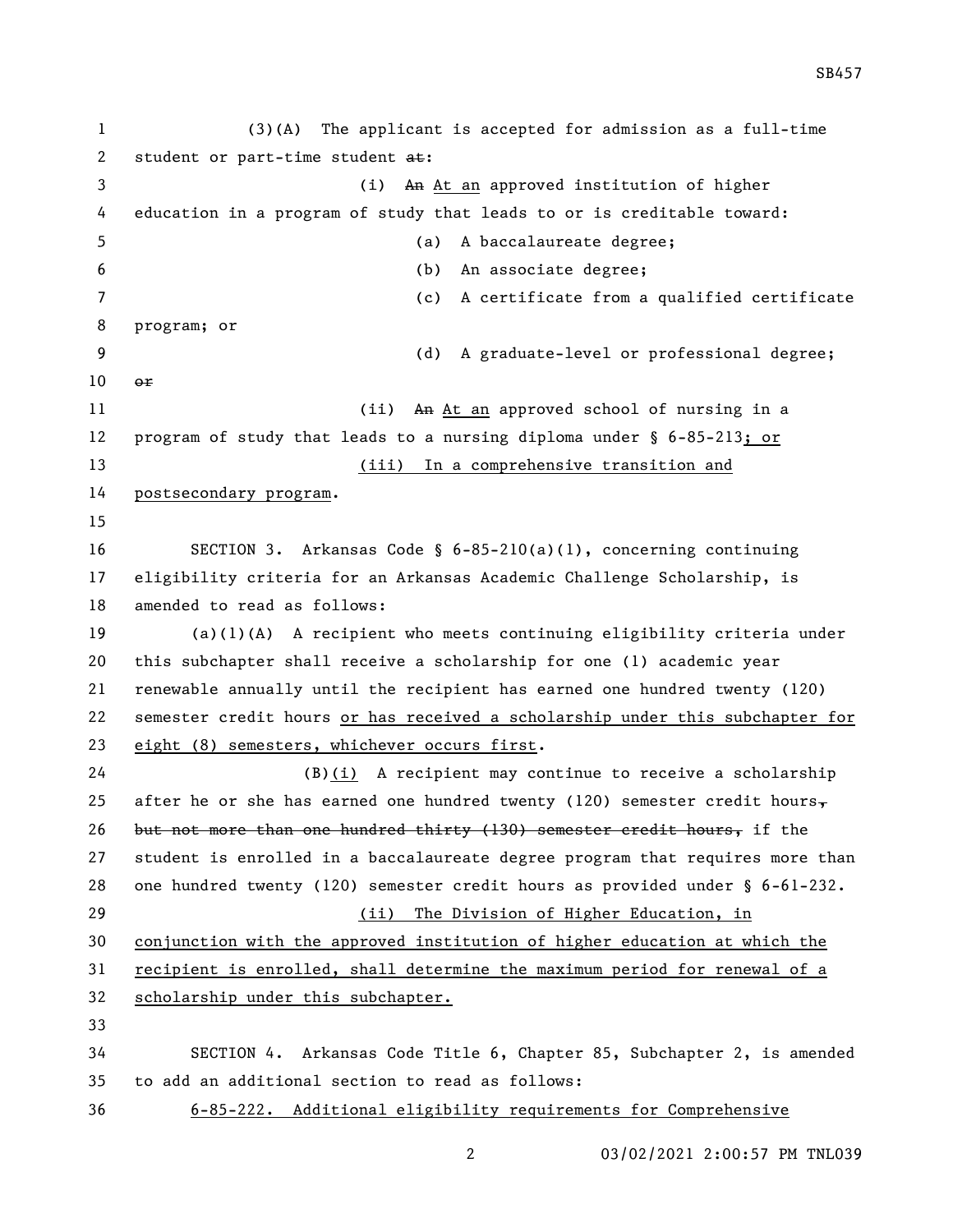| 1  | Transition and Postsecondary Program student.                                |  |
|----|------------------------------------------------------------------------------|--|
| 2  | In addition to the requirements of $\S$ 6-85-206, an applicant is<br>(a)     |  |
| 3  | eligible for an Arkansas Academic Challenge Scholarship as a Comprehensive   |  |
| 4  | Transition and Postsecondary Program student if the applicant has:           |  |
| 5  | Completed high school in an Arkansas high school in<br>(1)                   |  |
| 6  | accordance with the requirements of the applicant's individualized education |  |
| 7  | program under the Individuals with Disabilities Education Act, 20 U.S.C. §   |  |
| 8  | 1400 et seq. or accommodations made for the applicant under section 504 of   |  |
| 9  | the Rehabilitation Act of 1973, 29 U.S.C. § 794; and                         |  |
| 10 | (2) Been accepted for admission to and enrolled in an approved               |  |
| 11 | institution of higher education eligible program of study within thirty-six  |  |
| 12 | (36) months of completing high school.                                       |  |
| 13 | (b) To maintain eligibility for an Arkansas Academic Challenge               |  |
| 14 | Scholarship under this section, a recipient shall:                           |  |
| 15 | (1) Maintain continual enrollment in the approved institution of             |  |
| 16 | higher education eligible program of study in which the recipient is         |  |
| 17 | enrolled; and                                                                |  |
| 18 | Make satisfactory academic progress in the approved<br>(2)                   |  |
| 19 | institution of higher education eligible program of study in which the       |  |
| 20 | recipient is enrolled.                                                       |  |
| 21 | $(c)(1)$ A scholarship under this section shall be renewed until the         |  |
| 22 | recipient:                                                                   |  |
| 23 | Earns a bachelor's degree; or<br>(A)                                         |  |
| 24 | (B)<br>Attempts a total of one hundred thirty (130) semester                 |  |
| 25 | hours within eight (8) semesters.                                            |  |
| 26 | If the recipient's eligible program of study under this<br>(2)               |  |
| 27 | section requires more than one hundred thirty (130) semester credit hours to |  |
| 28 | complete, the Division of Higher Education, in conjunction with the approved |  |
| 29 | institution of higher education program at which the recipient is enrolled,  |  |
| 30 | shall determine the maximum period for renewal of a scholarship under        |  |
| 31 | subdivision $(c)(1)$ of this section.                                        |  |
| 32 | (d) A recipient of a scholarship under this section who loses                |  |
| 33 | eligibility for the scholarship is not eligible to reapply to receive the    |  |
| 34 | scholarship.                                                                 |  |
| 35 | The division may approve a scholarship hold for a Comprehensive<br>$(e)$ (1) |  |
| 36 | Transition and Postsecondary Program student for the following reasons:      |  |

3 03/02/2021 2:00:57 PM TNL039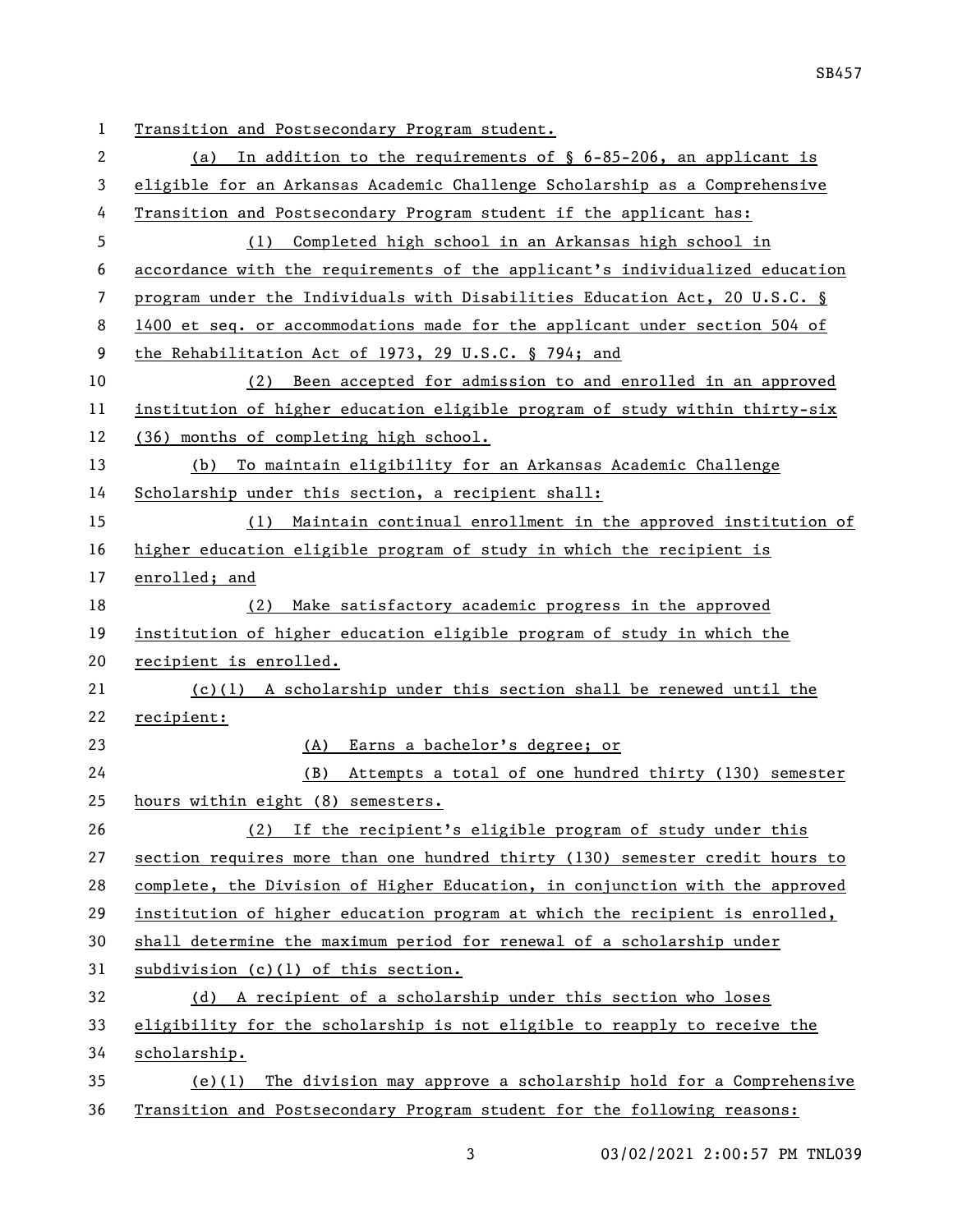| 1  | (A) A medical condition of the student or a member of the                      |  |  |
|----|--------------------------------------------------------------------------------|--|--|
| 2  | student's immediate family that, on the basis of a physician's good-faith      |  |  |
| 3  | judgment, necessitates the student or the student's immediate family member    |  |  |
| 4  | to be hospitalized or receive outpatient or home-based medical care or to      |  |  |
| 5  | recuperate until released by the attending physician; or                       |  |  |
| 6  | A personal or family emergency that requires the<br>(B)                        |  |  |
| 7  | student to:                                                                    |  |  |
| 8  | Attend the funeral of an immediate family<br>(i)                               |  |  |
| 9  | member; or                                                                     |  |  |
| 10 | Visit a relative of the student if the relative<br>(ii)                        |  |  |
| 11 | has a medical condition in which death is possible or imminent.                |  |  |
| 12 | (2) A student who is approved for a scholarship hold under                     |  |  |
| 13 | subdivision (e)(1) of this section shall maintain eligibility requirements     |  |  |
| 14 | under this section and $\S$ 6-85-206 in order to be eligible for a scholarship |  |  |
| 15 | hold.                                                                          |  |  |
| 16 | (f) A scholarship granted to a Comprehensive Transition and                    |  |  |
| 17 | Postsecondary Program student under this section shall be applied to only one  |  |  |
| 18 | (1) approved institution of higher education at a time.                        |  |  |
| 19 | (g) As used in this section:                                                   |  |  |
| 20 | (1) "Approved institution of higher education program" means                   |  |  |
| 21 | only the following programs within institutions of higher education:           |  |  |
| 22 | (A) Arkansas State University - H.O.W.L. Transition                            |  |  |
| 23 | Program;                                                                       |  |  |
| 24 | South Arkansas Community College - Academic and Career<br>(B)                  |  |  |
| 25 | Achievement Program;                                                           |  |  |
| 26 | (C)<br>University of Arkansas - EMPOWER Program; and                           |  |  |
| 27 | (D)<br>University of Arkansas - Pulaski Technical College -                    |  |  |
| 28 | 3D Program;                                                                    |  |  |
| 29 | "Eligible program of study" means a postsecondary program<br>(2)               |  |  |
| 30 | that:                                                                          |  |  |
| 31 | Has received the Comprehensive Transition and<br>(A)                           |  |  |
| 32 | Postsecondary Program designation from the United States Department of         |  |  |
| 33 | Education;                                                                     |  |  |
| 34 | Is offered by an approved institution of higher<br>(B)                         |  |  |
| 35 | education that assists students with disabilities who have completed high      |  |  |
| 36 | school and who need a system of education and support services to access and   |  |  |

4 03/02/2021 2:00:57 PM TNL039